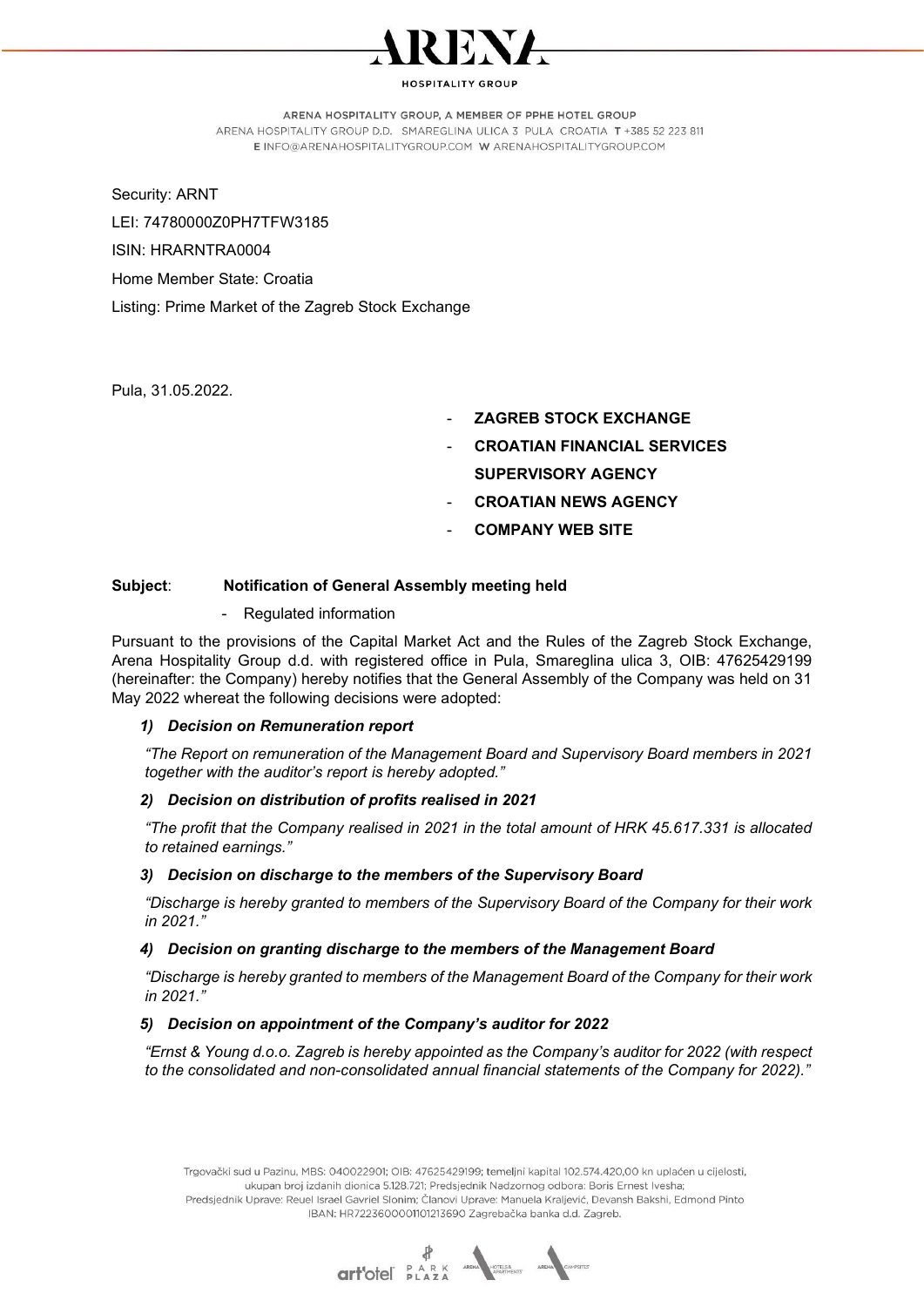

ARENA HOSPITALITY GROUP, A MEMBER OF PPHE HOTEL GROUP ARENA HOSPITALITY GROUP D.D. SMAREGLINA ULICA 3 PULA CROATIA T +385 52 223 811 E INFO@ARENAHOSPITALITYGROUP.COM W ARENAHOSPITALITYGROUP.COM

# 6) Decision on election of Supervisory Board members

"I/ Due to expiry of the mandate of the members of the Supervisory Board of the Company, pursuant to the Articles 16 and 17 of the Articles of Association of the company Arena Hospitality Group d.d. the following members of the Supervisory Board are hereby elected:

1. Boris Ernest Ivesha, OIB: 68819038982, United Kingdom, London NW1 7DE, 30 Oval Road, The

Henson, Flat 46, chief executive officer and president of PPHE Hotel Group Limited

2. Yoav Arie Papouchado, OIB: 86758299795, Israel, Herzliya Pituach 4672835, 8 Ha-sadna'ot

Street, chairman of the board of directors of Red Sea Hotels Ltd

3. Kevin Michael McAuliffe, OIB: 34325229833, Guernsey, Le Richelais, Clos du Villocq, Castel,

Guernsey, GY5 7SD, non-executive deputy president of PPHE Hotel Group Limited

4. Amra Pende, OIB: 50579531567, Pula, Pina Budicina 21

5. PhD Lorena Škuflić, OIB: 85218530704, Zagreb, Bijenička cesta 35

6. Ivana Matovina, OIB: OIB: 29131784236, Sesvete, Maćuhica 27

II/ One member of the Supervisory Board shall be appointed by the employees' council of the

Company.

III/ The members of the Supervisory Board are elected for the mandate in duration from the day of adoption of this decision until closing of the General Assembly meeting to decide upon granting discharge to members of the Supervisory Board for their work in 2023.

IV/ This decision shall enter into force on the day of its adoption."

# 7) Decision on granting the approval to Management Board for acquisition of treasury shares

I/ Pursuant to the provisions of Art. 233 of the Companies Act, the General Assembly hereby authorises the Management Board of the Company to acquire treasury shares of the Company, ticker ARNT-R-A, during the period of 5 (five) years as from the date of entry into force hereof, on and off the regulated market, without any further approval of the General Assembly, under the following terms and conditions:

1. total number of treasury shares acquired based on this Decision, together with the treasury shares that the Company already holds, shall not exceed 10% (ten percent) of the Company's share capital at the time of acquisition;

2. the purchase price for the treasury shares shall not be above 10% (ten percent) or below 10% (ten percent) the average market price achieved for these shares during the previous trading day;

3. in the business year of the Company's acquisition of the treasury shares, the Company shall contribute a part of profits to that year's reserves for these shares and record the amounts corresponding to the amounts paid for the acquired treasury shares, so that the Company's net assets stated in the financial statements for the previous business year do not become, on the account of acquisition of treasury shares, lower than the amount of share capital and reserves that the Company is required to have under the law, the Articles or the General Assembly decision and that cannot be used for distribution to the shareholders;

4. the Management Board shall inform the next General Assembly about the reasons and the purpose of shares acquisition, their number and participation in the share capital, and the consideration paid by the Company for these shares. The Management Board shall have the same

Trgovački sud u Pazinu, MBS: 040022901; OIB: 47625429199; temeljni kapital 102.574.420,00 kn uplaćen u cijelosti, ukupan broj izdanih dionica 5.128.721; Predsjednik Nadzornog odbora: Boris Ernest Ivesha; Predsjednik Uprave: Reuel Israel Gavriel Slonim; Članovi Uprave: Manuela Kraljević, Devansh Bakshi, Edmond Pinto IBAN: HR7223600001101213690 Zagrebačka banka d.d. Zagreb.

**art-otel** PARK AND COREA AREA